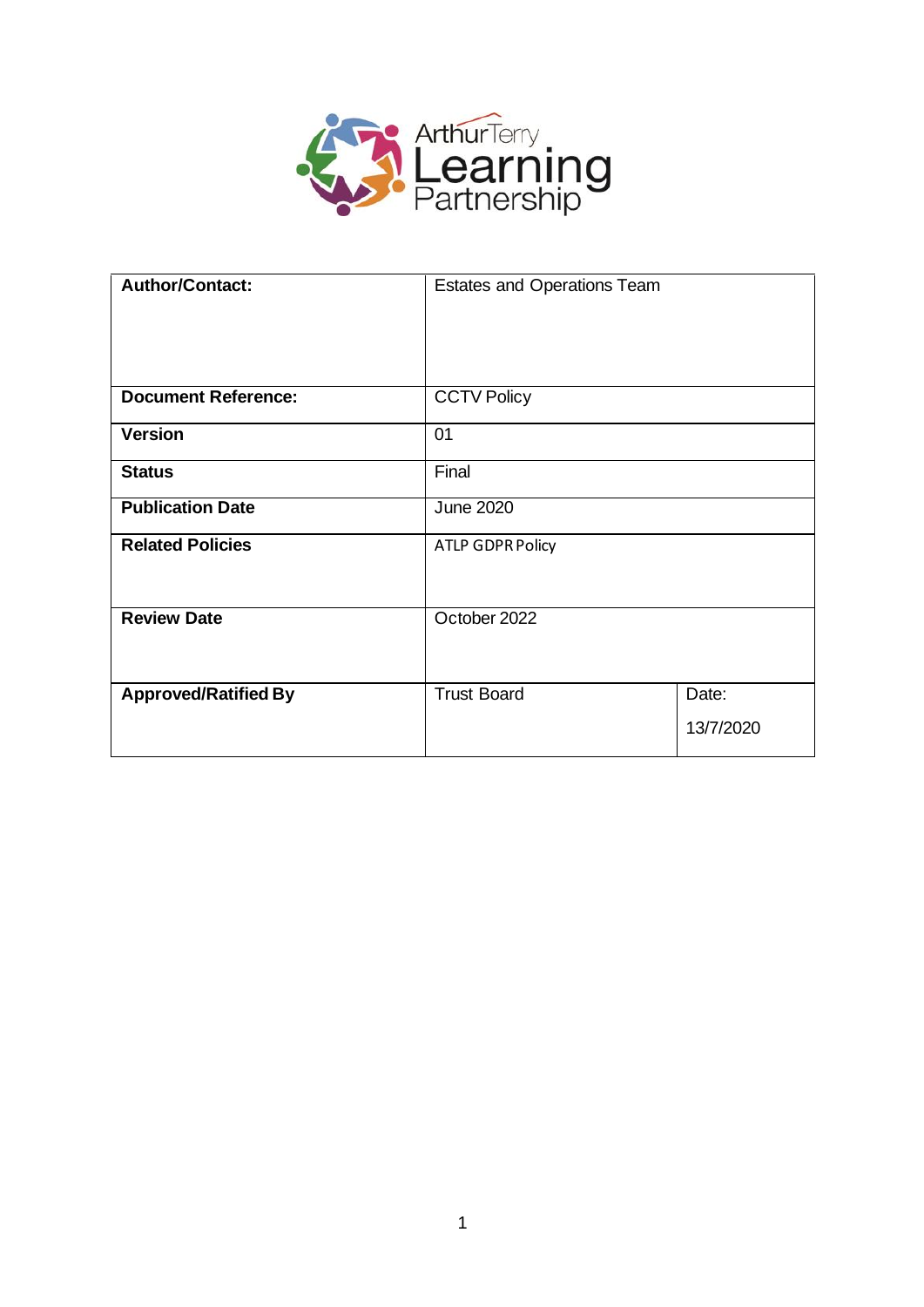# **1. POLICY STATEMENT**

The Arthur Terry Learning Partnership (ATLP) uses Close Circuit Television ("CCTV") at several of its academies. The purpose of this policy is to set out the position of the ATLP as to the management, operation and use of the CCTV within the Academy Trust.

This policy applies to all members of staff across the ATLP, visitors to our individual premises and all other persons whose images may be captured by the CCTV system.

- This policy takes account of all applicable legislation and guidance, including:
- The General Data Protection Regulation ("GDPR") and the Data Protection Act 2018 (together the 'Data Protection Legislation')

This policy and procedure set out the position of the Academy Trust in relation to its use of CCTV.

# **2. PURPOSE OF CCTV**

The ATLP uses CCTV to ensure that:

- Students, staff and members of the public using these facilities are safeguarded
- The facilities are secure
- It deters anti-social or illegal activity
- We have the ability to aid the police to identify persons if an offence is committed

## **3. DESCRIPTION OF SYSTEM**

Those academies who use CCTV may have fixed and/or moving cameras on sites. Some cameras may be equipped for sound recording.

## **4. SITING OF CAMERAS**

All CCTV cameras will be sited in such a way as to meet the purpose for which the CCTV is operated. Cameras will be sited in prominent positions where they are clearly visible to staff, pupils and visitors.

Cameras will not be sited, so far as possible, in such a way as to record areas that are not intended to be the subject of surveillance. The ATLP will make all reasonable efforts to ensure that areas outside of its premises are not recorded.

Cameras will not be sited in areas where individuals have a heightened expectation of privacy, such as changing rooms or toilets.

CCTV systems are designed for maximum effectiveness and efficiency. The ATLP cannot however guarantee that every incident will be detected or covered and 'blind spots' may exist.

CCTV systems will not be trained on individuals unless an immediate response to an incident is required. CCTV systems will not be trained on private vehicles or property outside the perimeter of the school.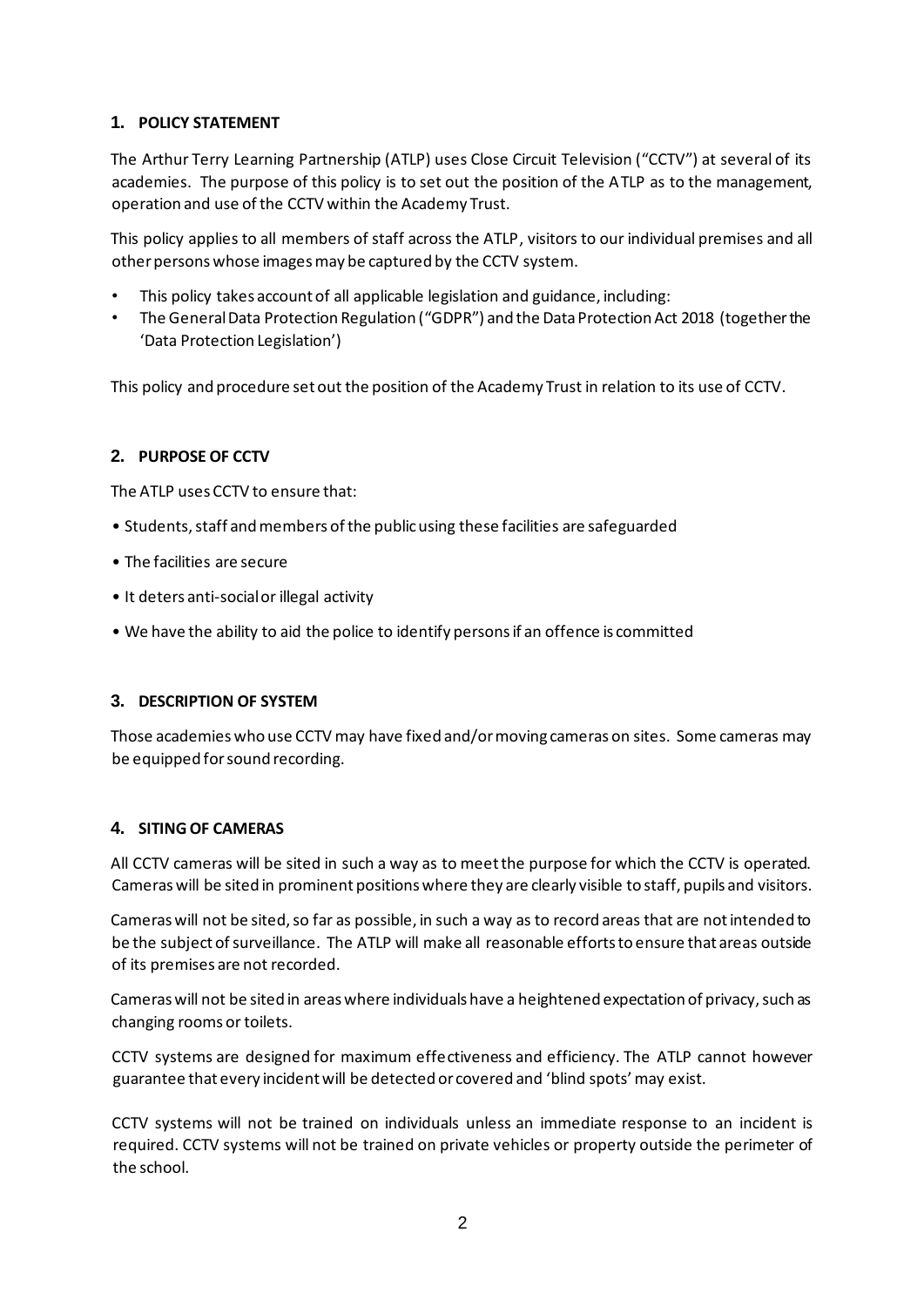## **5. PRIVACY IMPACT ASSESSMENT**

Prior to the installation of any new CCTV camera, or system, a review will be conducted by the ATLP to ensure that the proposed installation is compliant with legislation and Information Commissioners Office (ICO) guidance.

The ATLP will adopt a privacy by design approach when installing new cameras and systems, considering the purpose of each camera as to avoid recording and storing excessive amounts of personal data.

#### **6. MANAGEMENT AND ACCESS**

On a day to day basis the CCTV will be operated by members of staff in academies with delegated authority as approved by the headteacher.

The viewing of CCTV images will be restricted to members of staff in academies only with delegated authority to view images.

Recorded images which are stored by the CCTV system will be restricted to access only by members of staff within the academies with delegated authority to view images.

No other individual will have the right to view or access any CCTV images unless in accordance with the terms of this policy and procedure as to disclosure of images.

The CCTV systems should be checked regularly by the appropriate members of staff in academies to ensure that it is operating effectively.

Some of our academies are Private Finance Initiatives (PFI), and the sites and facilities are managed by an outsourced Facilities Management (FM) provider. Where the FM provider owns a CCTV system in an ATLP academy, the FM providers are responsible for the administration and management of system, in accordance with their own policies, all statutory obligations and codes of practice.

Access to the system will be strictly limited to those staff with delegated authority. And images/recorded data can only be viewed with their consent.

## **7. STORAGE AND RETENTION OF IMAGES**

Any images recorded by the CCTV system will be retained only for as long as necessary for the purpose for which they were originally recorded.

The ATLP will ensure that processes are in place to prevent the unlawful or inadvertent disclosure of any recorded images.

All stored data will be kept in a secured area or via password protected access.

Images will only be used only for the purposes for which they are intended, including supporting public safety, protection of students, staff and law enforcement.

## **8. DISCLOSURE OF IMAGES TO DATA SUBJECTS**

The General Data Protection Regulation provides Data Subjects (individuals to whom personal data relate) with a right to data held about themselves, including those obtained by CCTV.